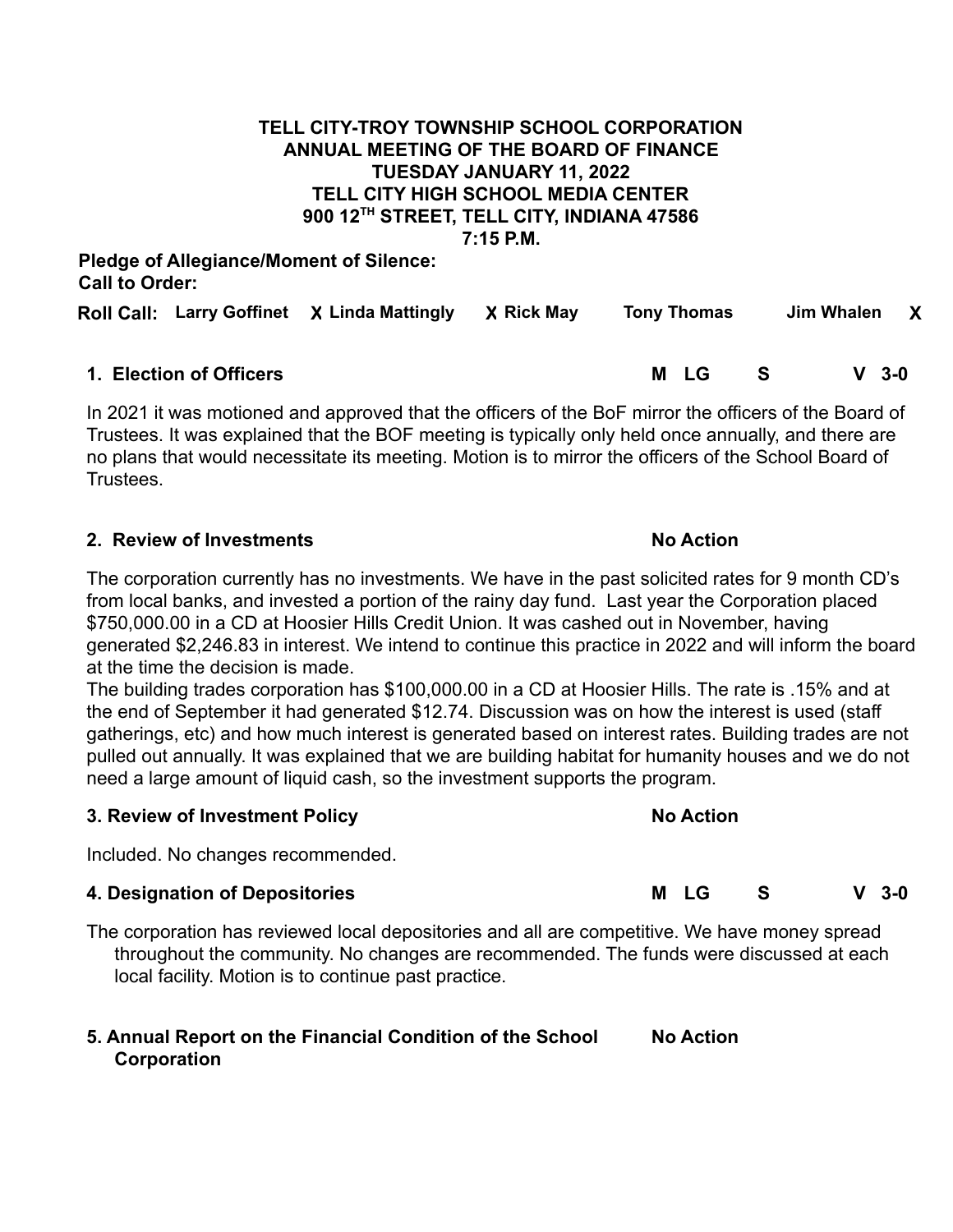Senate Enrolled Act 549 ("SEA 549") added a requirement for school corporations pertaining to Financial Indicators. During a school corporation's annual Board of Finance meeting, the superintendent of the school corporation or the superintendent's designee shall submit a written report to the Board of Finance that assesses the financial condition of the school corporation using the Indicators. The Board of Finance shall review the submitted report. A specific format for this report is not outlined in SEA 549. However, the superintendent or the superintendent's designee should utilize the Indicators as the foundation for this report and can then add additional details or explanations as needed to provide the Board of Finance with an assessment of the school corporation's overall financial condition. Your packet includes each of the DUAB's indicators as well as a brief explanation as to what it means for the corporation. Overall the Corporation continues to improve its financial situation. The full DUAB site is: <https://www.in.gov/duab/2386.htm>

After the review of the financial situations Mr. Goffinet asks why this is necessary, and the superintendent explains the transparency required by the law.

## **5. Adjournment: 7:29 Adjournment**

In accordance with the Americans with Disabilities Act, if anyone wishes to attend, hear or present evidence a the public meeting on the above referenced matter(s), and is in need of reasonable accommodation, please contact the Office of the Superintendent of the Tell City-Troy Township School Corporation, so that accommodations can be made. The Superintendent may be contacted by mailing to Tell City-Troy Township School Corporation, 837 17<sup>th</sup>., Tell City, IN 47586, or by telephoning (812) 547-3300.

This meeting is a meeting of the School Board in public for the purpose of conducting the business of the Tell City-Troy Township School Corporation and is not to be considered a public community meeting.

### **These minutes have been approved by the Tell City-Troy Township School Board of Trustees.**

**\_\_\_\_\_\_\_\_\_\_\_\_\_\_\_\_\_\_\_\_\_\_\_\_\_\_\_\_\_\_\_\_\_\_\_\_\_\_\_\_\_\_\_\_\_\_\_\_\_\_\_\_\_\_\_\_\_ \_\_\_\_\_\_\_\_\_\_\_\_\_\_\_\_\_\_**

| <b>Board Secretary</b> | Date |
|------------------------|------|
|                        |      |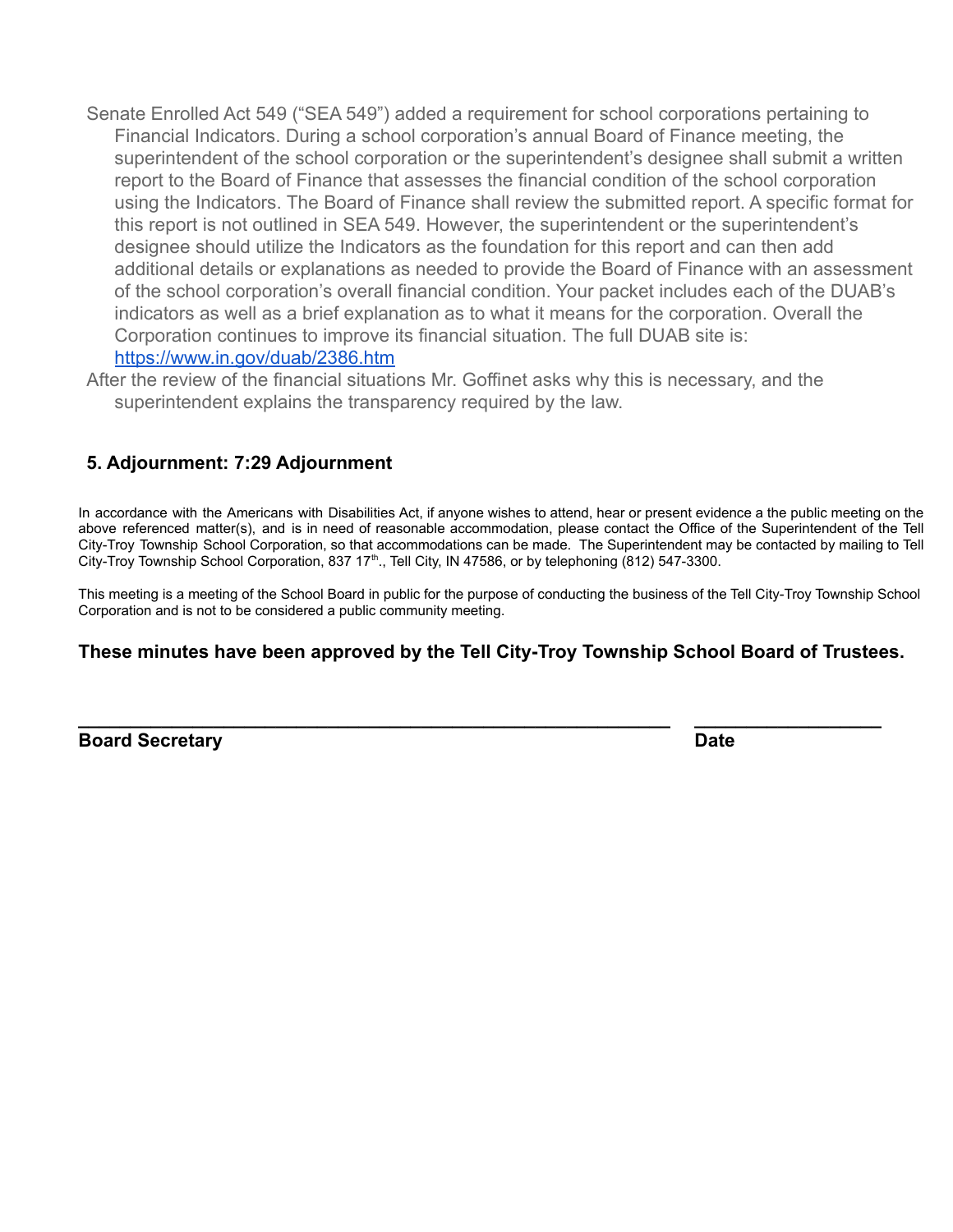#### **6144 - INVESTMENT INCOME**

**The School Board authorizes the Superintendent or Corporation Treasurer to make investments of available monies from the several funds of the School Corporation in:**

- **A. bonds, bills, or notes of the United States; obligations, the principal and interest of which are fully guaranteed by the United States; or obligations of the State;**
- **B. certificates of deposit issued by financial institutions organized and authorized to operate in this State;**

**The purpose of the investments is to maximize the returns on the Corporation's excess cash balances consistent with safety of those monies and with the desired liquidity of the investments.**

**Investments in U.S. Treasury securities and those other securities completely guaranteed by the Treasury as to payment of principal and interest may be purchased in any dollar amount up to 100% of the available reserves.**

**An obligation when received by the Corporation Treasurer, shall be deposited with the bank or trust company having the deposit of the money of the particular fund from which the obligation was purchased.**

**Money in the several funds of the Corporation may be commingled for the purpose of making an investment. The Treasurer also may join with other school treasurers, and other political subdivisions and other governmental entities for the purpose of investing Corporation funds pursuant to an interlocal cooperation agreement under I.C. 36-1-7. S/He shall account for such investments separately.**

**The Board may authorize the Board's investing officer to invest in certificates of deposit from depositories that have been designated by the State Board of Finance as a depository for State funds under I.C. 5-13-9-5 but have not been designated by the Corporation's Board of Finance established by Board Bylaw 0151.1. This authorization shall be in the form of a resolution approved by the Board. Such resolution must provide that the authority to invest in these certificates of deposit granted by the resolution expires on a date that is not later than two (2) years after the date of the Board's vote adopting the resolution.**

**© Neola 2019**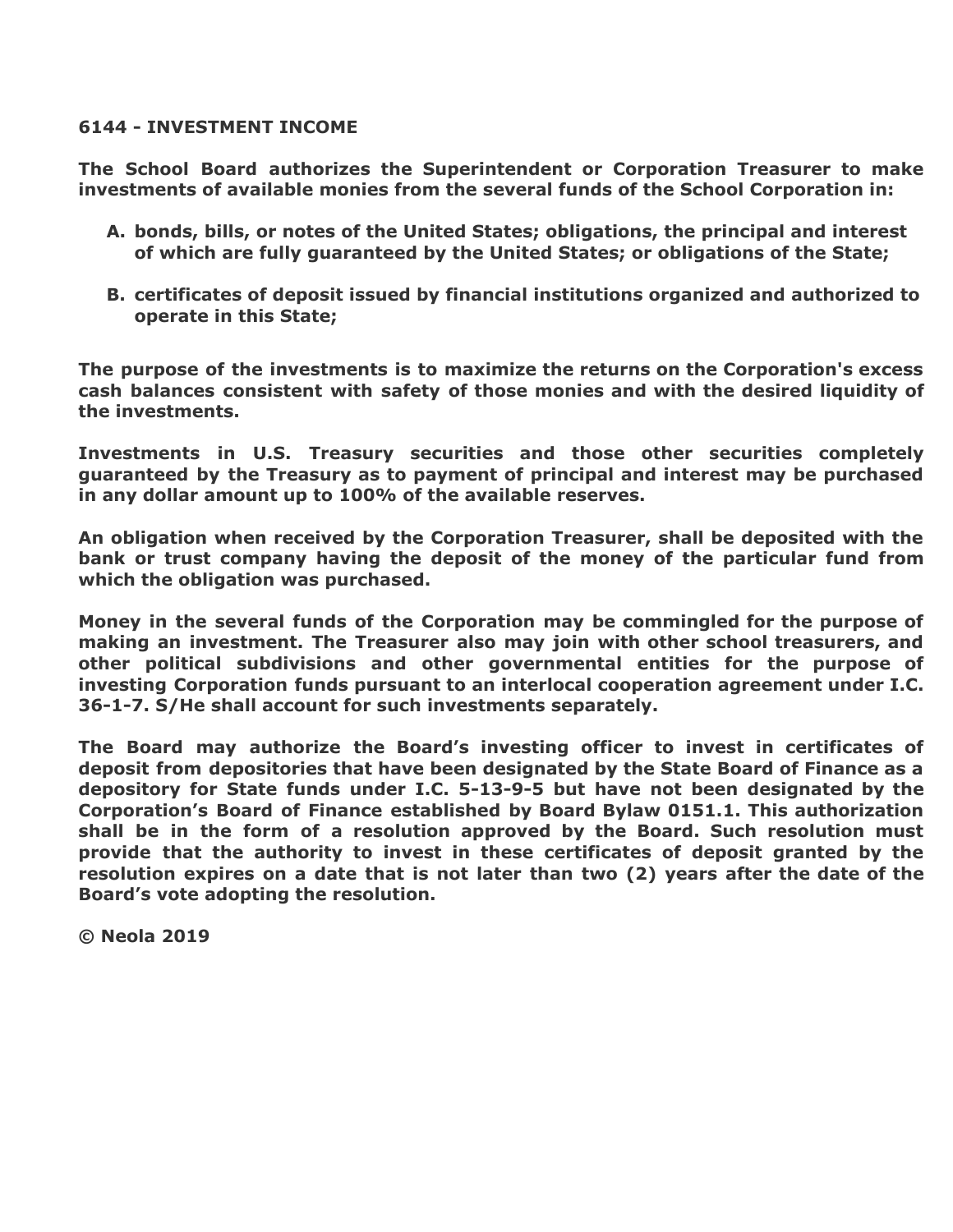#### Revenue by Type

Local Tax revenue includes property tax, income tax, and other taxes as applicable. Other local revenue will include revenue sources such as rental income and sale of property. Debt revenue includes bond and loan proceeds. State revenue includes tuition support and other grants received from the State. Federal revenue includes grant funding received from the Federal government.



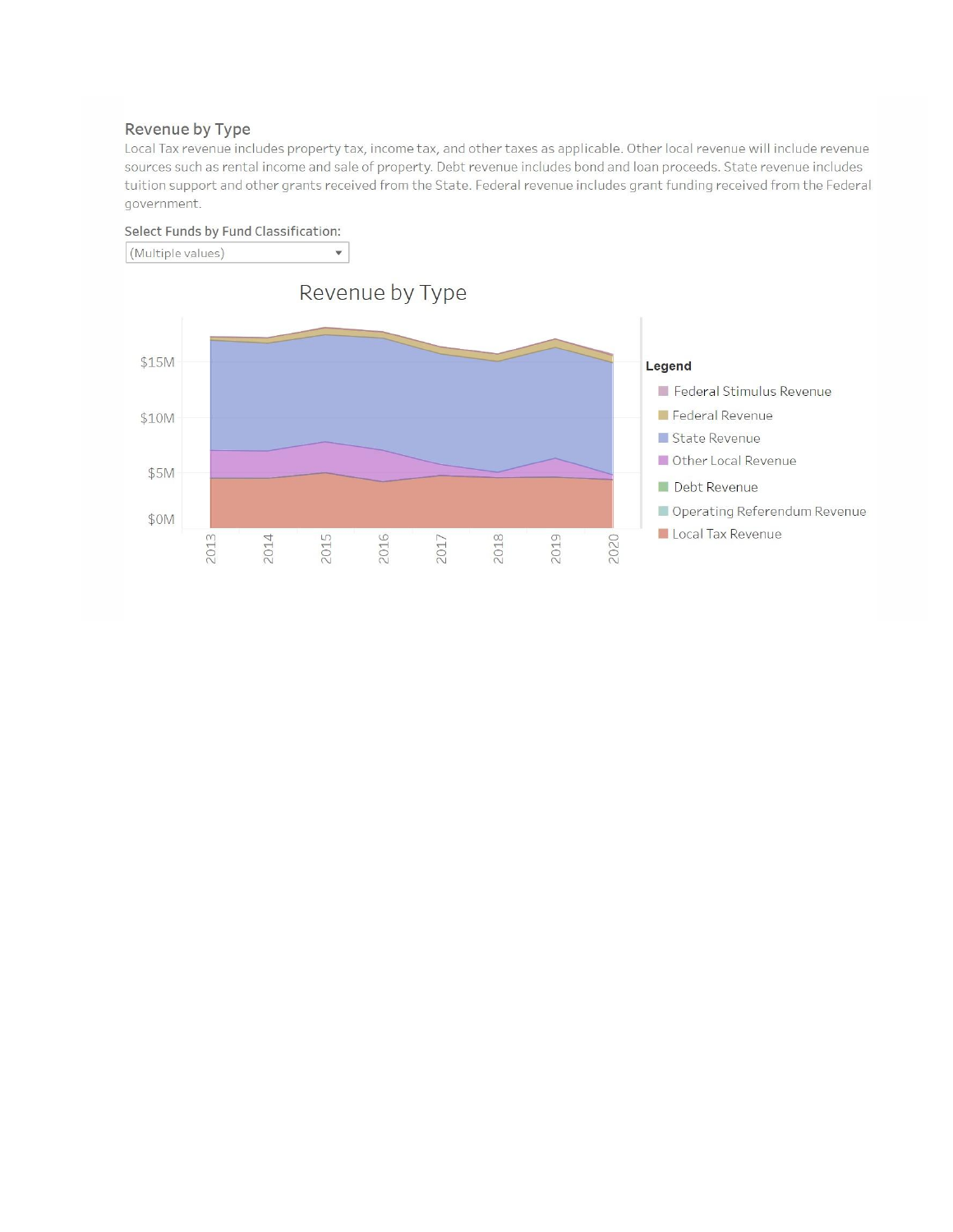#### Fund Balances as Percent of Operations Expenditures

 $\blacktriangledown$ 

This indicator considers the ability of the school corporation to maintain operations in the event of delays in revenue by utilizing existing fund balance to fund operations. Fund balances for this metric include the Education Fund, General Fund, Operating Referendum Fund, Operational Funds, and Rainy Day Fund

Select Funds by Fund ClassificatMn.

(Multiple values)



## Fund Balances As Percent Of Expenditures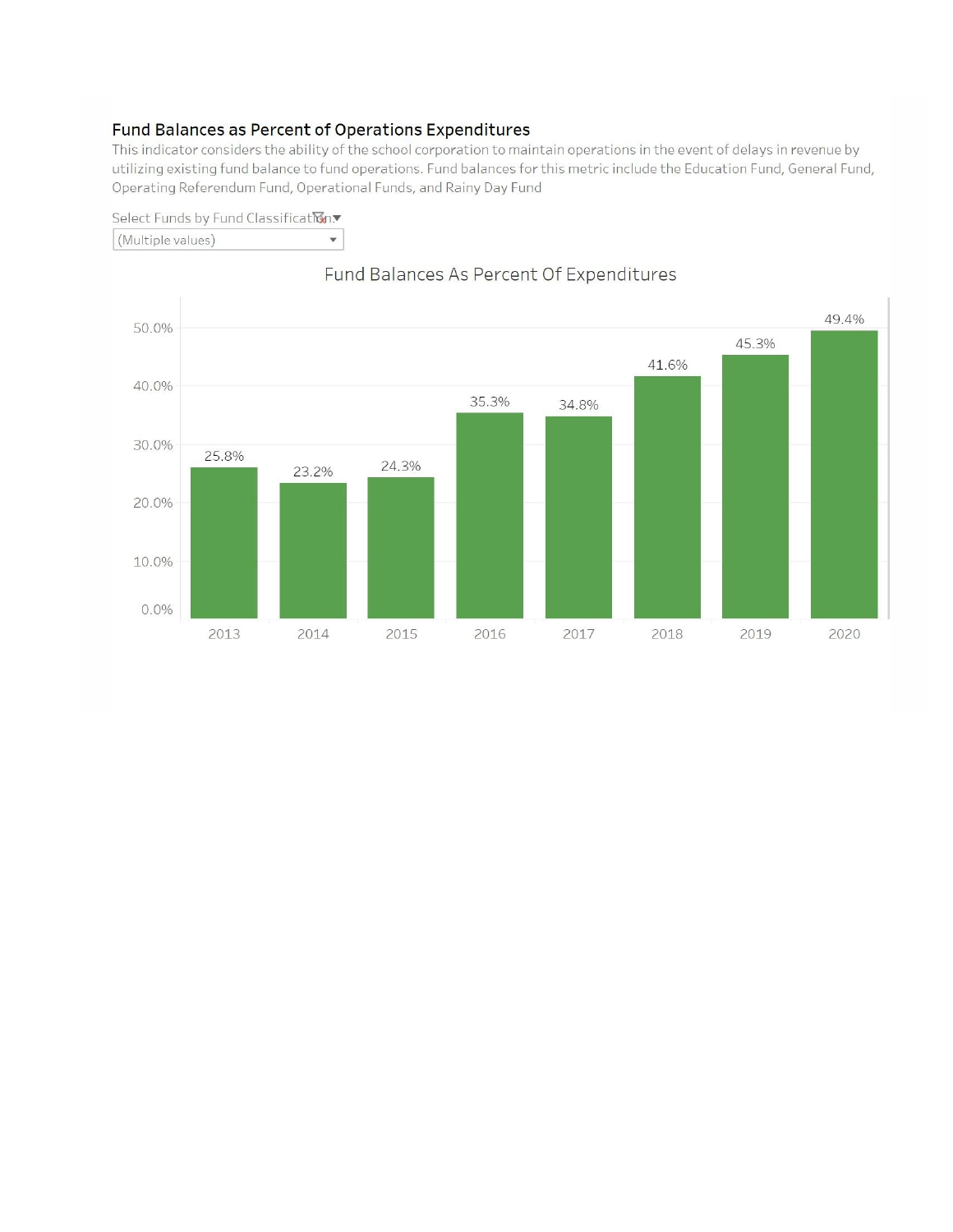#### **Annual Deficit/Surplus**

This indicator provides a comparison of revenue to expenditures on a calendar year basis, including whether the school corporation had an operating deficit or surplus for that year. Fund balance is also included to assist in identifying situations in which the school corporation utilized existing fund balances to fund expenditures.



#### Select Funds by Fund Classification: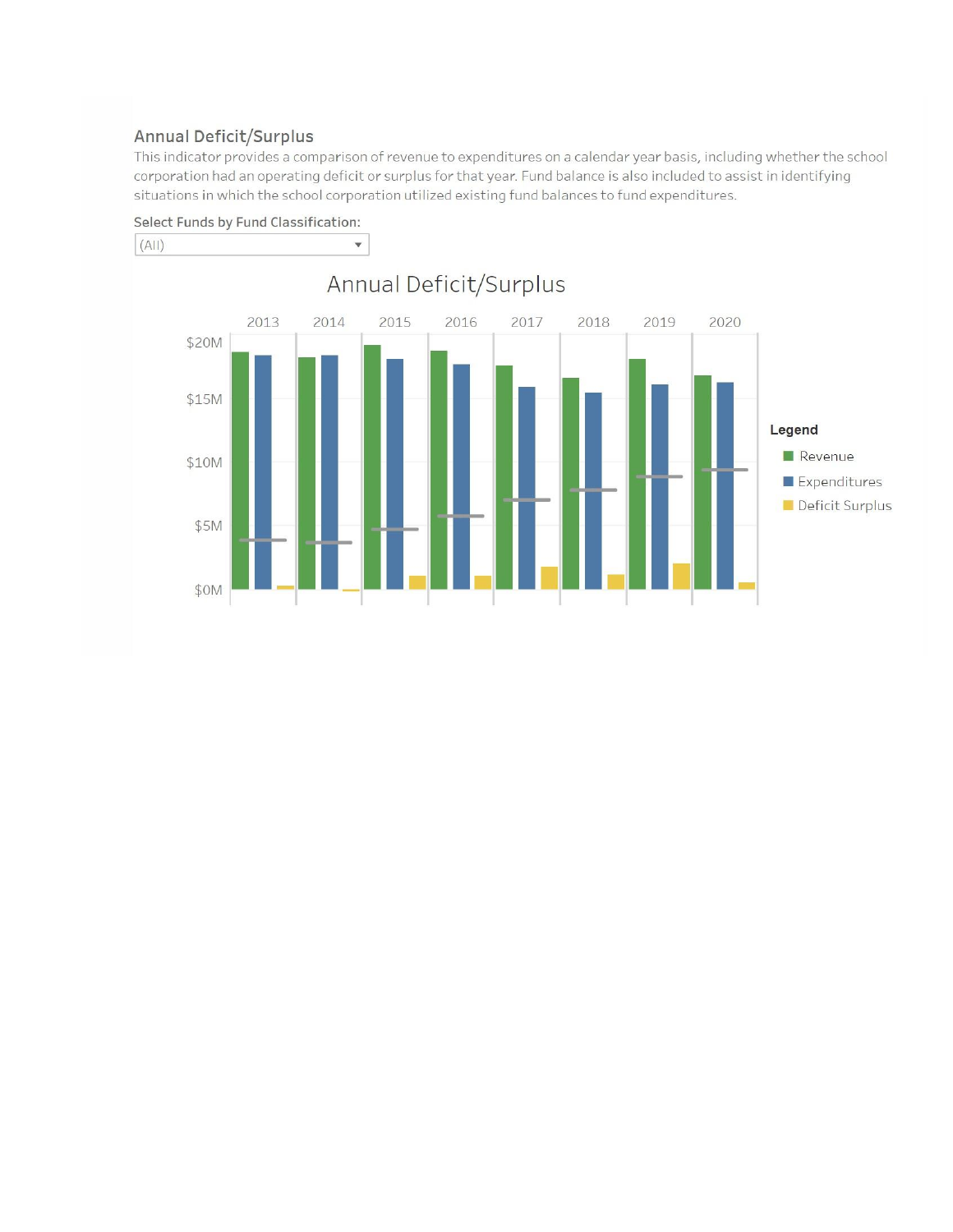#### **Fund Balances**

Fund Balances as of December of the calendar year listed.